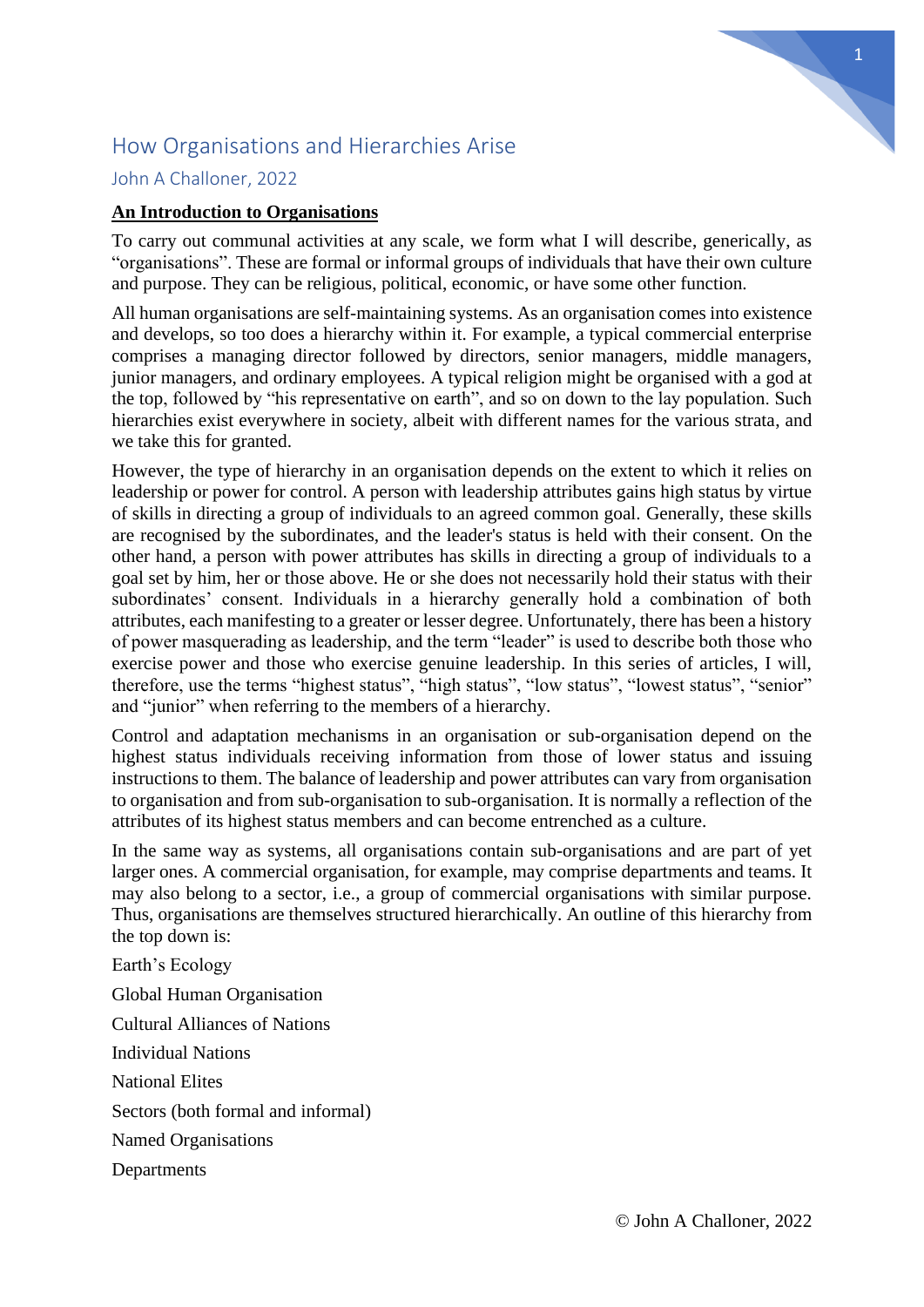## Teams

Individuals

The term "organisation" is used generically to describe any one of these.

Organisations exist to facilitate the co-operation of individuals for a common purpose. Usually, they are a means of satisfying the needs and avoiding the contra-needs of a group of individuals. However, their purpose can also be to satisfy the needs and avoid the contra-needs of one or more other organisations. It is also possible for organisations to come into being with the specific purpose of creating contra-satisfiers for others, or to obstruct their satisfiers. So, in the way that it impacts on others, an organisation can be a satisfier or contra-satisfier of a type described by Max Neef.

All organisations are open systems with inputs, processes, and outputs. They have needs and contra-needs. Their needs are to carry out their function and grow, and their contra-needs are an inability to do so. Satisfiers are the inputs and internal organisation necessary for them to carry out their processes. Contra-satisfiers are anything that prevents this.

Organisations interact with one another to provide inputs and outputs. When one organisation provides the outputs needed by another, it is a satisfier of the latter's needs. However, it can also act as a contra-satisfier, either deliberately or unintentionally. Organisations will also compete with one another for the inputs or resources required to satisfy their needs. These interactions are not necessarily at the same level in the hierarchy of organisations. For example, an individual interacts with a commercial organisation for payment or other benefits in return for his labour. He also interacts with many organisations for products and services in return for money. In general, individuals and organisations will be attracted to organisations they believe will satisfy their needs. A form of risk-benefit-cost analysis is carried out and equitable reciprocation is expected.

Finally, all organisations come into existence, carry out their function for a time, and then either expire or change their purpose. As I discuss organisations and hierarchies in more detail, I will follow this order.

# **Competition & Co-operation**

According to ecological theory, the population of a species will grow until it becomes constrained by the available resources. These resources then become insufficient to satisfy the needs of all members of the species, and they will compete for them. This is a natural evolutionary process and applies as much to humanity as it does to any other species.

However, competition is of two types: negative and positive. Negative competition involves preventing a competitor from achieving their aims. In a running race, for example, competitors who engage in negative competition will attempt to trip one another up. Clearly, when taken to extreme, this can lead to conflict. Positive competition, on the other hand, involves each competitor striving to be superior to the other. In the example of a running race, each strives to be first to reach the finish line.

Counter-intuitively, positive competition can lead to co-operation, and thus, to human organisation. This form of competition reveals the most competent individual for a particular task. Other competitors, providing they are not engaging in negative competition, recognise that the task is best carried out by that person. They also recognise that there is benefit in excelling in their own niche and trading its outputs with those who most efficiently occupy others. For example, whoever is best at hunting will be recognised as the hunter, whoever best at fishing recognised as the fisherman, and the two will trade fish for meat to the advantage of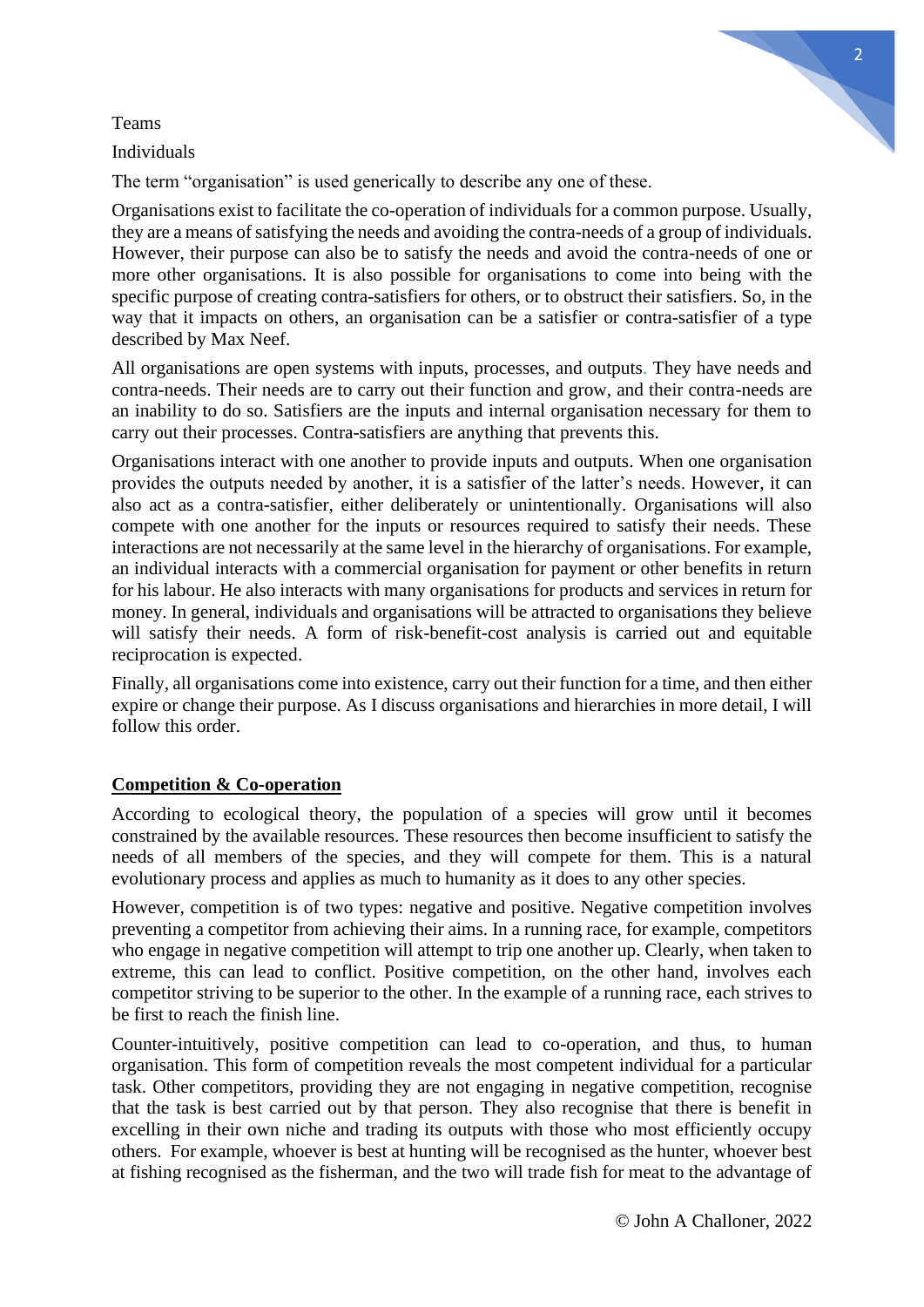both. Thus, an efficient "division of labour" emerges, with everyone doing what they do best, and each task being done by whoever is most competent to do it. In the absence of negative competition, trust also emerges, and everyone benefits through a process of trade.

Leadership is just one necessary task in human organisation. In general systems theory it is referred to as requisite hierarchy. It involves organizing the tasks carried out by a group of people to achieve a common goal, identifying who is most suited to each task, amicably resolving any disagreements, and discouraging any negative competition. The most competent leader is also revealed by positive competition. Through a process of trust and trade, e.g., fish and meat for leadership effort, the others come to accept him or her. With a leader and a division of labour in place, an organisation can be said to have formed.

Clearly, positive competition is socially beneficial, and negative competition socially harmful. In the running race, positive competition results in it being won in the shortest possible time, i.e., most efficiently. Negative competition, on the other hand, can lead to it never being won at all, if the participants descend to trading blows at the halfway point. Obviously, the benefits of positive competition described above seem rather idealistic. In practice, all human beings continuously balance their immediate interests with their longer-term interests gained from the support of a co-operative group. We all engage in both positive and negative competition to varying degrees. So, there are many ways in which human organisation can fail and I will discuss some of them in future articles.

Historically, humanity has extensively engaged in negative competition. Like many animals, early man competed aggressively for territory and the resources it contained. However, again like many animals, co-operation probably originated in small family groups. Unlike other animals, however, a virtuous circle, or positive feedback loop, developed. When two organized groups engage in positive competition, they begin to co-operate, and form a yet larger organized group. This, in turn, leads to ever greater skill and efficiency in acquiring resources and, thus, ever greater population. The process scales up. Thus, tribes formed kingdoms, kingdoms formed nations, and nations formed cultural groups, until we arrived at the world we see today.

Some, who feel that they cannot succeed in positive competition, will resort to negative competition. So, to reduce this within organized groups, norms, i.e., codes of acceptable behaviour, and methods of enforcement were established. In smaller groups, such as tribes, this would have been the word of the leader. However, as the membership of organized groups became ever larger, it became necessary to generalize and formalise these norms as laws, and to delegate their enforcement. In the world today, laws exist in all nations. Enforcement also exists, to a greater or lesser extent, and this has a strong bearing on a nation's success or failure.

Negative competition has always existed between organized groups, from the tribal to the national scale. Hence the wars that we have seen in the past. It could even be argued that the two go hand in hand, because positive competition would result in tribes and nations merging to form larger organized groups. To a large extent this negative competition still exists today and, although they are becoming rarer, wars continue to take place. Unfortunately, control over negative competition between nations is still in its infancy, and many of the existential threats that humanity faces are global in nature. Suggestions as to how to take this forward are, therefore, given in a future article.

### **The Nature of Organisations**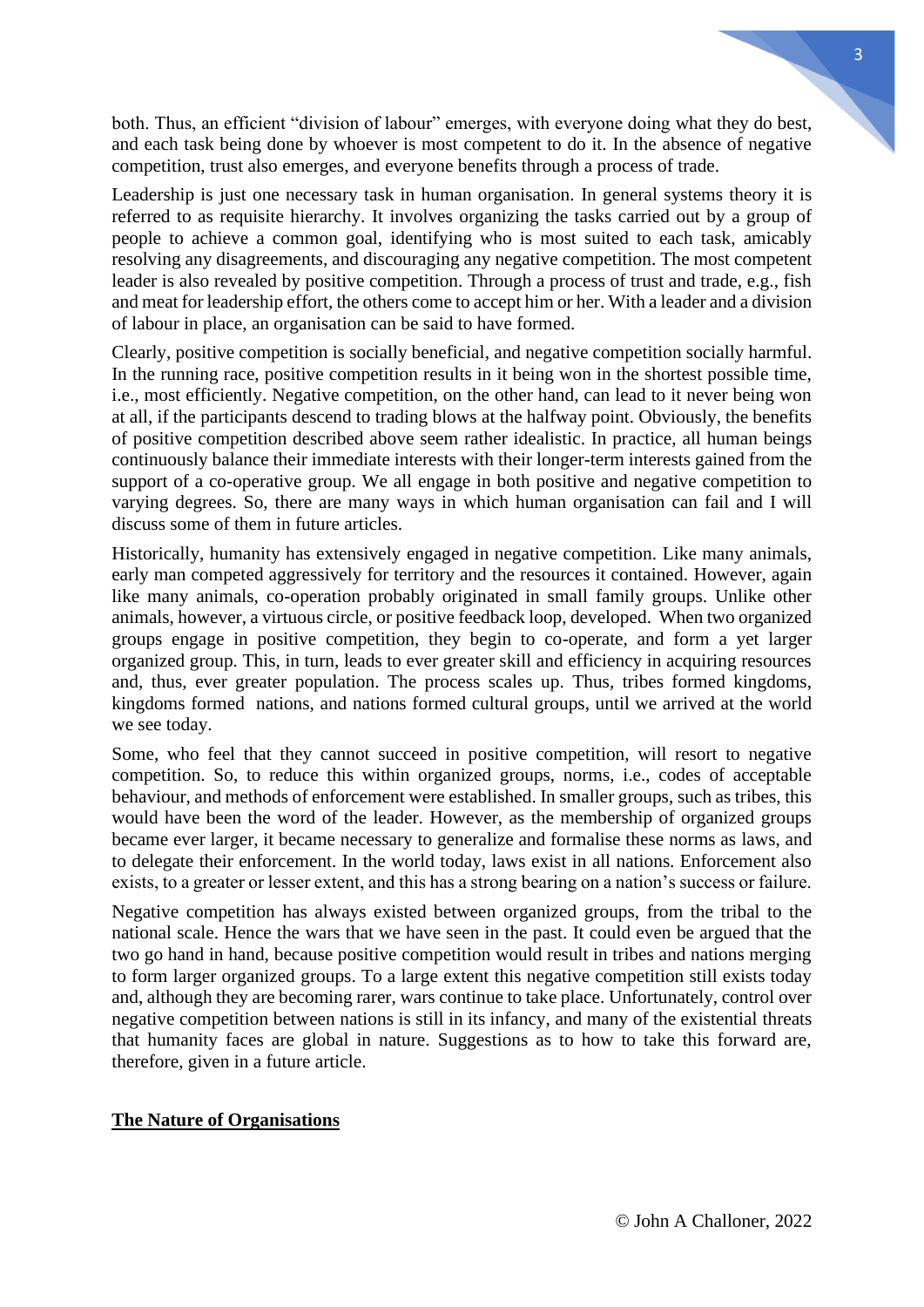In this discussion, "organisation" is a generic term. It means any formal or informal group of individuals who interact, co-operate, have a common culture, a common purpose, and carry out communal activities at any scale.

This common purpose may be:

- 1. To yield benefits for the organisation itself.
- 2. To yield benefits for other external individuals or organisations.
- 3. A combination of the two. Because an organisation must maintain itself, it is never entirely altruistic. However, because it requires inputs to function, it is normally cooperative. This involves a process of negotiation and agreement.
- 4. To yield disbenefits for other individuals or organisations. If this is the purpose of an organisation, then it is normally part of a larger one which benefits from this behaviour.

Because an organisation must maintain itself and its function, its purpose cannot be disbenefits for itself. However, this does not prevent an organisation from harming itself in error. Nor does it prevent a sub-organisation from harming it.

Benefits are, of course, the satisfaction of needs and the avoidance of contra-needs. In the case of individuals, these needs are for existence and procreation, kin relatedness, non-kin relatedness and growth. Their contra-needs are any failures of these. In the case of organisations, their needs are to maintain and operate the processes, and to produce the outputs, for which they were established. Their contra-needs are any failures of these processes and outputs.

Organisations fulfil their purpose by satisfying their own needs, avoiding their own contraneeds, and as outputs, providing satisfiers and contra-satisfiers for others. Resources may also be necessary to fulfil an organisation's purpose. If so, a process is needed to turn the necessary resources into sufficient satisfiers, or ways of avoiding contra-satisfiers. This process can be carried out either by the organisation itself, or by another individual or organisation. Thus, an organisation will either:

- 1. acquire, from another individual or other organisation, ready-made satisfiers, or ways of avoiding contra-satisfiers, or
- 2. acquire the necessary resources from another individual, organisation, or elsewhere in its environment, and process them.

### **How Organisations Emerge**

There are several steps in the emergence of an organisation. These are described in the diagram and text below.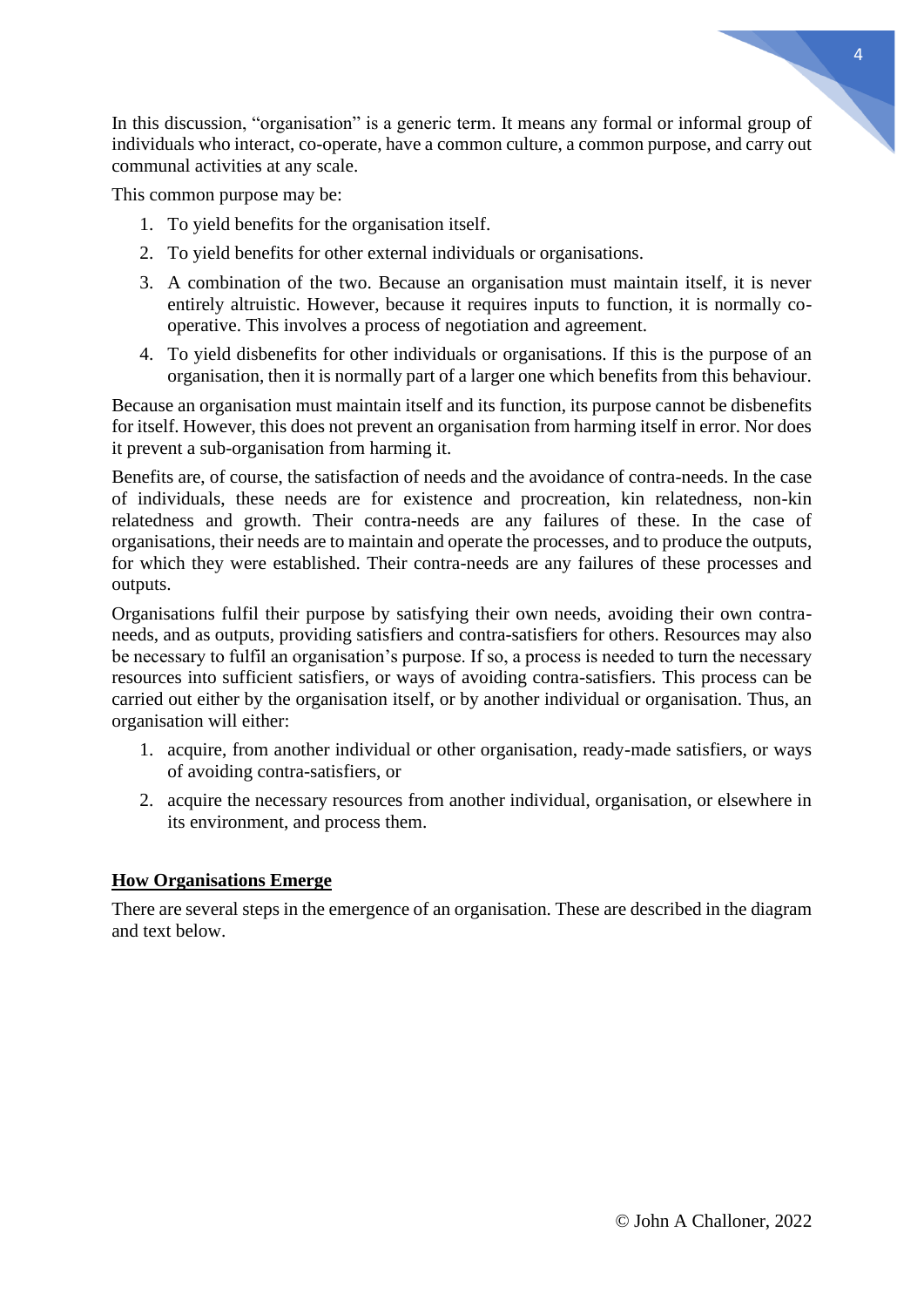

**Motivator.** Motivators are defined as perceived opportunities to benefit oneself and/or others, and perceived risks of dis-benefits to oneself and/or others. Organisations arise from the decision-making processes of one or more individuals. Each will have recognised the same motivator, prioritised it, and concluded that action is required. Each will also have assessed the options for action, and will have concluded that they lack the resources to carry it out alone.

**Individual Response.** Each individual may then decide that the motivator is something beyond their control. Alternatively, they may decide to adopt a problem-solving approach, and either join an existing organisation, or form a new one to deal with it collectively.

**Communication and Assembly.** If the affected individuals adopt a problem-solving approach, they will contact and communicate with one another. If they assemble, either formally or informally, then this creates an organisation.

There are interactions between the following stages, and they normally progress in parallel.

**Belief System.** The members of the organisation debate the motivator, either formally or informally. Ultimately, they either create or adopt a belief system which, correctly or incorrectly, explains the motivator and how they hope to address it.

**Hierarchy.** Owing to the principal of requisite hierarchy, a social hierarchy emerges within the organisation. Each level in the hierarchy is known as a stratum. Those in a higher stratum have greater social status and control over the activities of the organisation than those in lower strata.

**Organisation.** The organisation structures itself and the processes necessary for it to carry out its intended function. This structure comprises sub-organisations with specific delegated responsibilities, a command sub-organisation, and a system of communication between them.

**Function.** At some stage, the states of organisation, hierarchy and belief are sufficient for an organisation to begin carrying out its intended function.

Any of the final four stages, i.e., belief system, hierarchy, and organisation formation, as well as actual function, can result in motivators for others. For example, individuals and organisations will generally attempt to obtain a satisfier with the least expenditure of their own resources. This may pose a threat to others. Thus, other organisations which pre-exist or become established, may act in competition or opposition.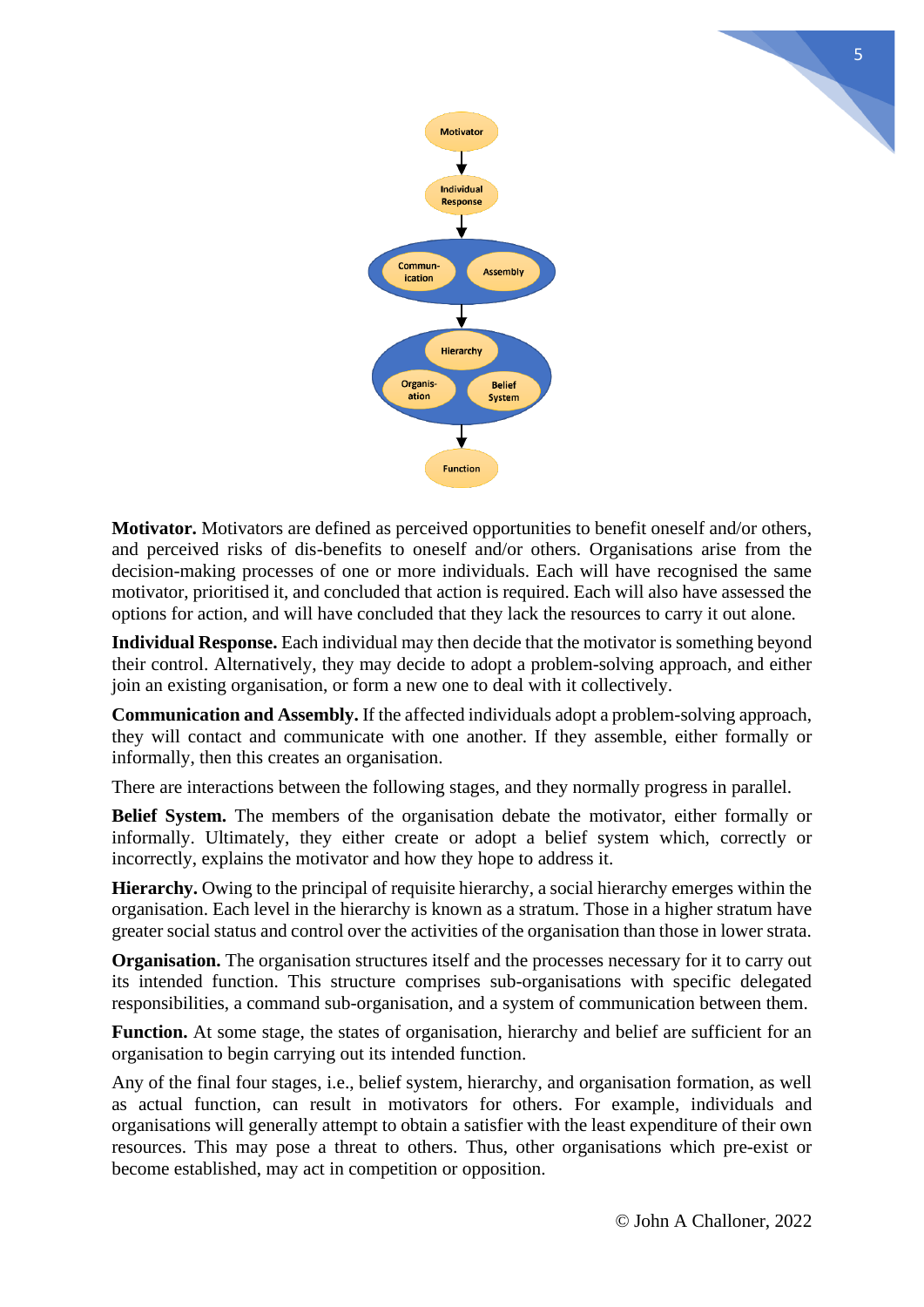I will discuss the various steps in this process in more detail, one by one in the articles which follow. I will then move on to discuss how organisations sustain themselves and how, ultimately, they collapse.

## **Motivators**

Motivators are the raison d'etre for all organisations, from the smallest club or society to the largest nation. They are what causes an organisation to come into existence and carry out its function. Motivators come in many forms, personal, inter-personal, organisational, social/economic, and environmental. Examples are given at the end of this article.

The type of motivator determines the type of organisation that emerges. For example, if there is a perceived opportunity to provide a satisfier for a national population, then a commercial organisation or government taskforce may emerge. If there is a perceived opportunity to remove a contra-satisfier from other organisations, a commercial organisation may result. If there is a perceived opportunity to remove a contra-satisfier from a group of individuals, then a charity or activist organisation may form. For example, a group of individuals who have suffered a personal contra-need, such as the loss of a loved one, discrimination, etc., may form a charity supporting those in a similar situation.

If more people are becoming aware of a motivator and giving it a higher priority, then it is likely that positive feedback exists in some form. If awareness is declining and individuals are giving it a lower priority, then it is likely that negative feedback exists. Finally, if it is stable, then either there are no feedback loops influencing it, or a combination of positive and negative feedback exists.

Some examples of motivators now follow.

**Personal and Inter-personal Motivators** arise from our relationships with other individuals and comprise anything that impacts, either positively or negatively, on our needs for:

- 1. Survival and procreation, e.g., attracting a partner.
- 2. Kin-relatedness, e.g., loss of a loved one.
- 3. Non-kin relatedness, e.g., bullying.
- 4. Growth, e.g., finding or failing to find a purpose.

**Organisational Motivators** arise from an organisation's relationships with other organisations and individuals. They are anything that aids or impedes its:

- 1. Inputs, i.e., the resources, goods, and services it needs to carry out its function. Typically, this may be shortages, rising costs, etc.
- 2. Processes, i.e., the way in which the organisation is structured and operates. For example, staff shortages, poor structuring, etc.
- 3. Outputs, i.e., the resources, products, and services that it delivers to others.

**Social & Economic Motivators** arise from general social trends and include:

- 1. Population density, especially in the vicinity of urban centres, including crowding and noise.
- 2. Decline of the emotional support provided by religion.
- 3. Growth in the social pressures caused by advertising and the consumer economy.
- 4. Decreasing leisure time.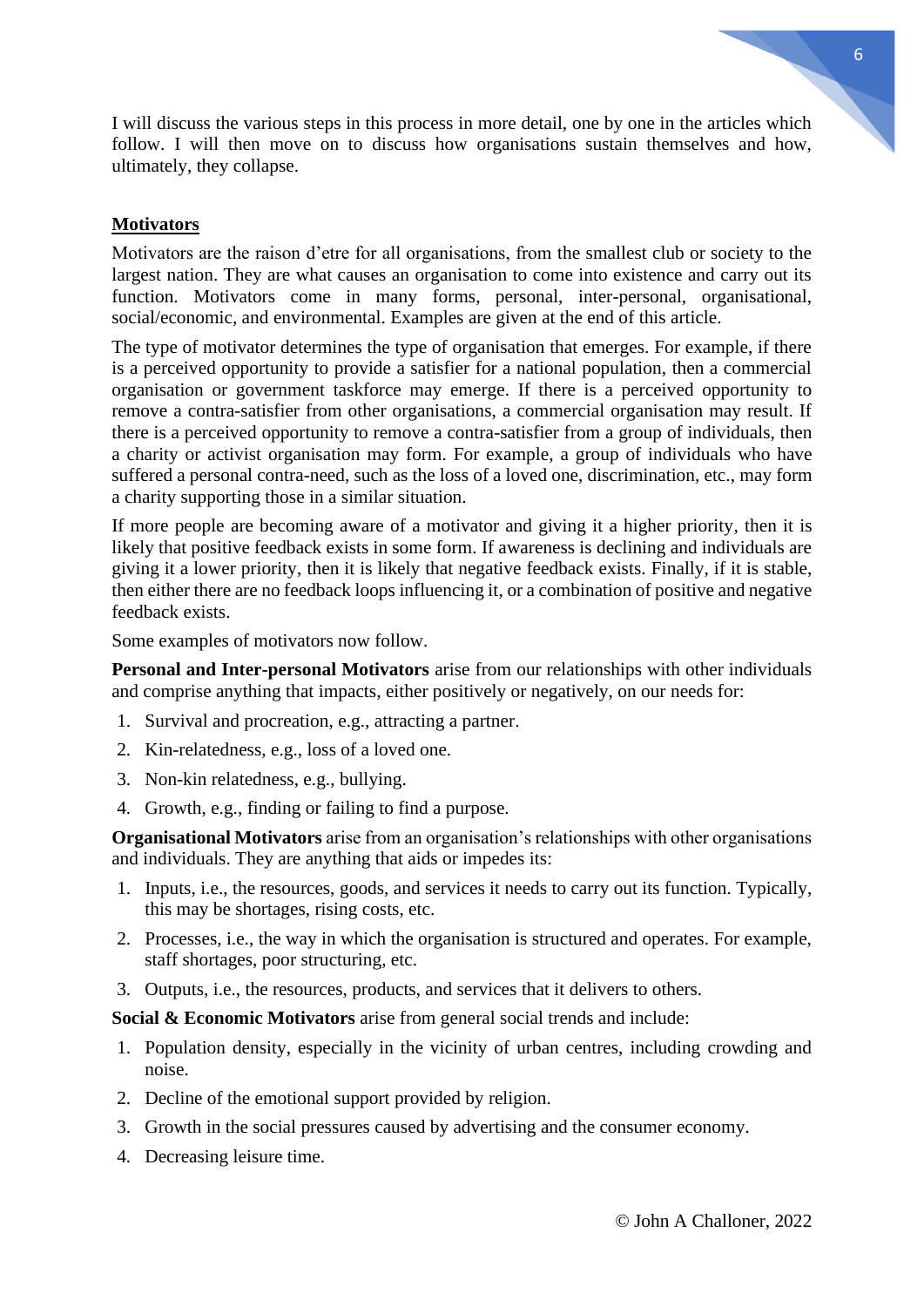

- 5. Automation, technological and scientific developments.
- 6. Coping with the pace of change.
- 7. Unemployment and job insecurity.
- 8. Heavy workload.
- 9. Lack of control over one's job.
- 10. Unsafe working conditions.
- 11. Inflation.
- 12. Pay/reward differentials.
- 13. Recession and depression.
- 14. Labour unrest, protest and strikes.
- 15. Crime.
- 16. Corruption.
- 17. Population demographics.
- 18. Immigration and refugees.
- 19. Prejudice and discrimination.
- 20. Political unrest and protest.
- 21. Accessibility and standards of education.
- 22. Accessibility and standards of healthcare.
- 23. Availability and security of food and other essentials.
- 24. Risks and disruptions due to aging infrastructure.
- 25. International competition for resources.
- 26. Economic sanctions.
- 27. War, civil war, and revolution.

**Environmental Motivators** arise from the natural environment but may ultimately have a social cause. They include:

- 1. Population Growth.
- 2. Climate change.
- 3. Temperature.
- 4. Pollution.
- 5. Ecosystem decline.
- 6. Depletion of earth's non-renewable resources.
- 7. Sea level rise.
- 8. Pandemics.
- 9. Floods.
- 10. Storms.
- 11. Droughts.
- 12. Earthquakes and volcanic action.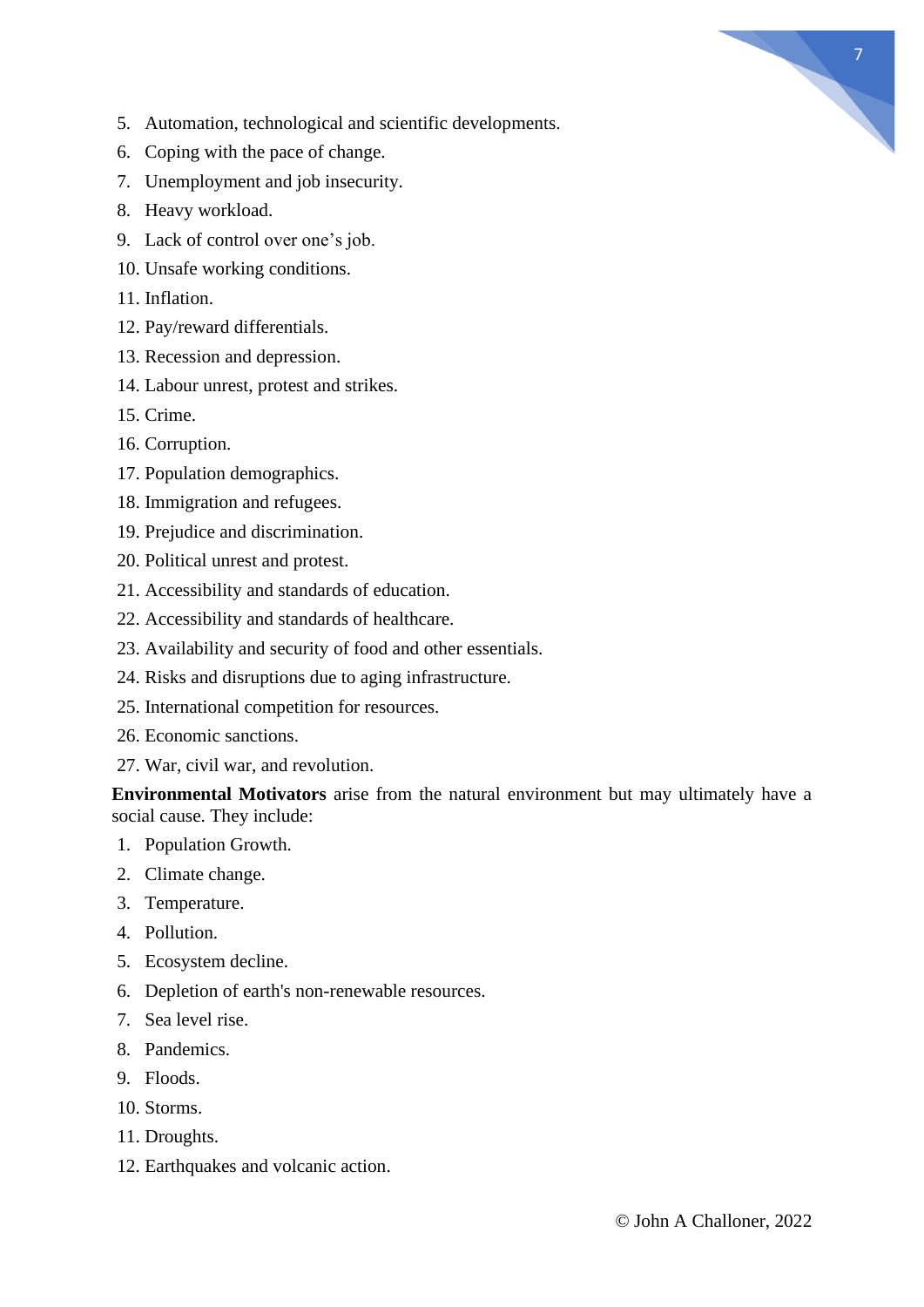13. Famine.

# 8

# **Individual Response to Motivators**

This is the second stage in the emergence of an organisation. Positive motivators are perceived opportunities for the satisfaction of our needs. Negative motivators are perceived threats to the satisfaction of our needs, perceived threats of contra-satisfiers or the simple presence of the **latter** 

Our individual response to a motivator is governed by the following factors:

- 1. Our needs/contra-needs and their relative importance at the time, together with the emotions caused by them.
- 2. Knowledge and beliefs influence what we regard as a motivator.
- 3. Norms, values, beliefs, etc. internalised from our social environment via social learning.
- 4. Individual human psyche, e.g., our ability to reason, psychological damage, attitude towards risk, opportunity, threats, etc.

There are two main forms of response when we encounter a negative motivator: emotion focussed coping and problem focussed coping. Emotion focussed coping involves efforts to reduce the negative emotions associated with the motivator and generally occurs when we are faced with situations that are entirely beyond our control, e.g., grief at the death of a loved one. Problem focussed coping, on the other hand, uses our problem-solving skills to respond to the motivator.

The same is true when we encounter a positive motivator. We either feel empowered to grasp the opportunity or not.

However, even if we adopt a problem-solving approach, we may recognise that we do not have the resources to act alone. People are attracted to organisations they feel will satisfy their needs, irrespective of whether these needs are consistent with the purpose of the organisation, and irrespective of whether the needs are normal or anti-social. One option is therefore to join an existing organisation.

Another is to participate in the creation of a new one. If so, then individuals will proceed to the next stage, and contact others in a similar situation or with similar ambitions. However, the more people there are in that situation or with that ambition, the more likely they are to make contact. Also, the more people who do make contact, and the more motivated they are, the more likely it is that an organisation will emerge. Thus, as the impact or the recognition of a motivator increases, there may be a threshold at which an organisation forms. Unfortunately, however, charismatic individuals, news fakers, and established interests can exaggerate, or even manufacture, a potential motivator, to that end.

# **Communication and Assembly**

In the context of an organisation, communication means an ability to find other individuals and organisations who wish to address the same motivator as oneself. Once communication is established and ongoing, the individuals have assembled and can be described as an organisation.

For much of the history of humanity we have only been able to communicate face to face, and this has limited our ability to form organisations. Indeed, it is interesting to note that the evolution of communication has followed that of the hierarchy of needs. Alarm calls are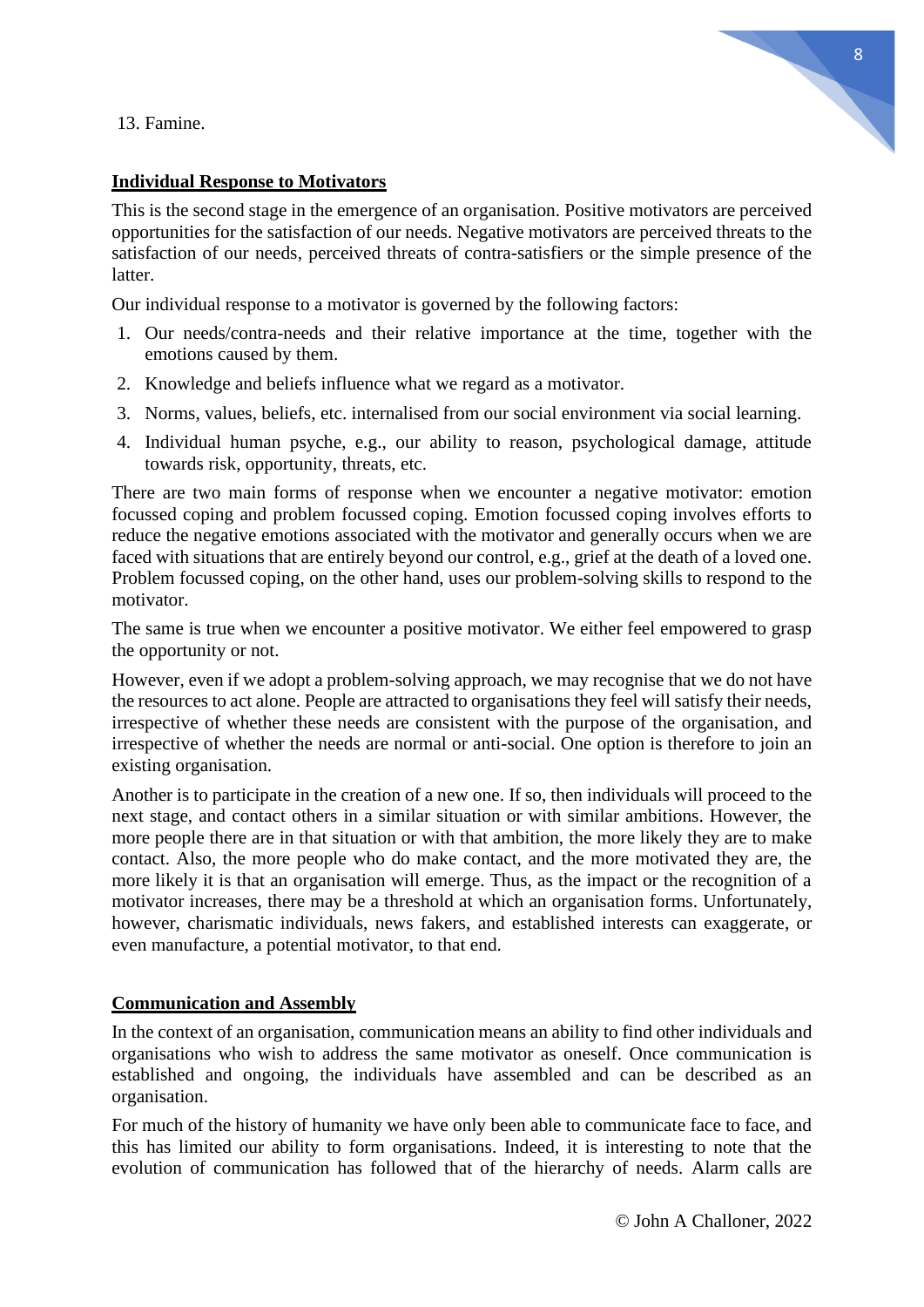associated with a creature's existence needs; mating displays with its procreation needs; behavioural symbols, such as grooming, dominance, etc., with its relatedness needs; writing and more long-distance communication with its growth needs.

Much of our interaction is still face to face, of course. So, individuals in an existing organisation, who experience the same motivator, can assemble physically to form a suborganisation or an entirely separate one. Individuals in a community can also assemble physically. This is evidenced by the number of groups in the UK that protest against local building development.

However, in the present day, we also have technologies which enable us to communicate with many people over very long distances, e.g., the telephone, internet, etc. These technologies have developed over time. We have, therefore, become ever more capable of contacting others who are experiencing the same motivator, and thus, ever more capable of forming an organisation. This growth in our ability to communicate has contributed significantly to increasing social complexity. It has also contributed to our ability to respond to motivators, both positive and negative, and thus, to the nature of our societies. On the other hand, it has created new motivators of both types.

It may be necessary for a significant number of individuals to be affected by a motivator before they assemble into an organisation. The extent to which they are affected also has a bearing. The motivator must be of sufficient significance for people to find communication worth their time and effort. Thus, there can be a threshold below which an organisation does not form.

A charismatic individual or one willing to put in much time and effort can help in the assembly process. However, their personal motivation may or may not be the same as those affected by the motivator.

### **Organisation**

In the West, we have a fascination with organisational structure. Owing to their competitive nature, this is particularly the case for business organisations. There is, therefore, a vast body of information on the internet, and apart from describing the basics, I will not attempt to repeat it here.

Organisational structure defines how activities for the purpose and maintenance of the organisation are carried out. Usually, there is a division of labour. Each member's role and how it fits into the overall system is defined. A simple club, for example, normally requires a chair, a secretary, and a treasurer as a minimum. Typically, organisations comprise a number of suborganisations with particular responsibilities. They may be divided according to function, geography, or a matrix combining both. For example, a business may comprise several departments with responsibilities for procurement, production, marketing, and sales. A police force may be divided into northern, southern, and central departments.

Organisations also form part of larger parent organisations. For example, nations may combine to form political, cultural, economic, or geographical alliances. Smaller organisations in a nation may collaborate to form functional sectors, or geographical alliances.

### **Belief System Emergence – Introduction**

Belief systems include cultures, ideologies, and individual worldviews. The latter was discussed in a previous article. The former apply to organisations of all scales, including small clubs and nations. There are differences between cultures and ideologies, however. The former is normally established and voluntarily accepted by its members. The latter, through its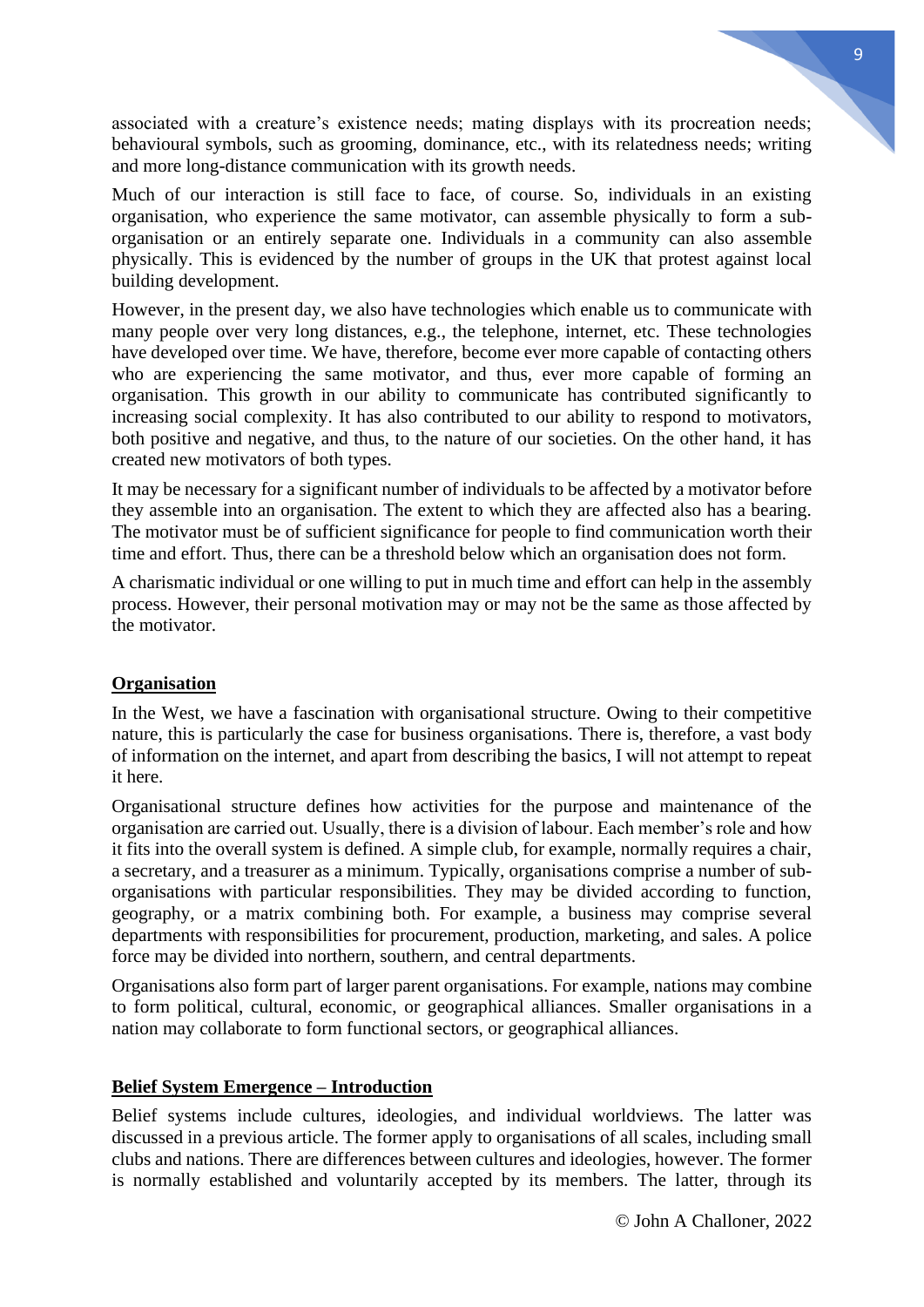historical association with political movements, is now regarded as a more authoritarian belief system with expansionist tendencies.

One of our growth needs in Maslow's hierarchy is the need to make sense of the world. If we can do so, then it enables us to make successful decisions when faced with a threat or opportunity. On the other hand, if we are unable to make sense of the world then this increases our vulnerability. It seems likely, therefore, that this need has an evolutionary basis. To make sense of the world we create a schema which models the world as we understand it. This is our personal worldview.

Unsurprisingly, an inability to make sense of the world causes distress, a search for explanations and a readiness to accept those which appear to fit the facts, even incorrectly. This need can, in itself, be a motivator, therefore.

Every organisation develops a system of beliefs which, ostensibly at least, is shared by its individual members. These beliefs cover the purpose of the organisation, how it should function, how interactions should take place internally and externally, the nature and cause of its motivators, and how it should address them.

Belief systems can emerge through a process of negotiation between individuals, and via a process of feedback between individual worldviews and emerging shared views. Individuals contribute their worldviews to the organisations common belief system, but as the latter emerges, a process of socialisation causes them to adopt it. They may, however, only adopt it in their organisational role. In other roles, they may retain their general worldview, or hold other belief systems more appropriate to those roles. This can, of course, lead to contradictions and distress.

Often however, a belief system is formulated by an individual, particularly one with charisma or high status, and is based on his worldview. Due to the lack of debate and consultation such belief systems tend to provide a simplistic explanation, which can neglect the true complexity of a situation.

Belief systems can also be affected by external factors, such as prevailing culture, law, fake news, media interests, social media, and influential individuals, e.g., politicians, celebrities, scientists, or role models. In some cases, the belief system can be in the interests of the general population, i.e., pro-social. In other cases, it can be in the interests of the organisation only, i.e., selfish. In the latter case, the belief system can, for example, either correctly or incorrectly, place blame on an out-group. Also coming into play can be a "Just World Hypothesis", in which the fortunate and unfortunate are thought to have have brought their situation upon themselves by their own actions.

Finally, if opposition to the purpose of an organisation is encountered, its belief system can harden, become more selfish, and more extreme.

# **Belief System Emergence – Culture**

Worldviews were discussed in a previous article and tend to be a form of personal, rather than communal, belief system. I will now move on to discuss culture, therefore.

Community, whether it be a family, clan, organisation, or nation, is based on the economics of needs. It allows individuals to specialise and to create satisfiers more efficiently by developing specific tools, knowledge, and skills. In turn, this benefits all members of the community through the process of trading. One individual or group of individuals will provide a satisfier to address the needs of another, and in return, reasonable reciprocation is expected. The community can also satisfy the social needs of an individual member, and in return, that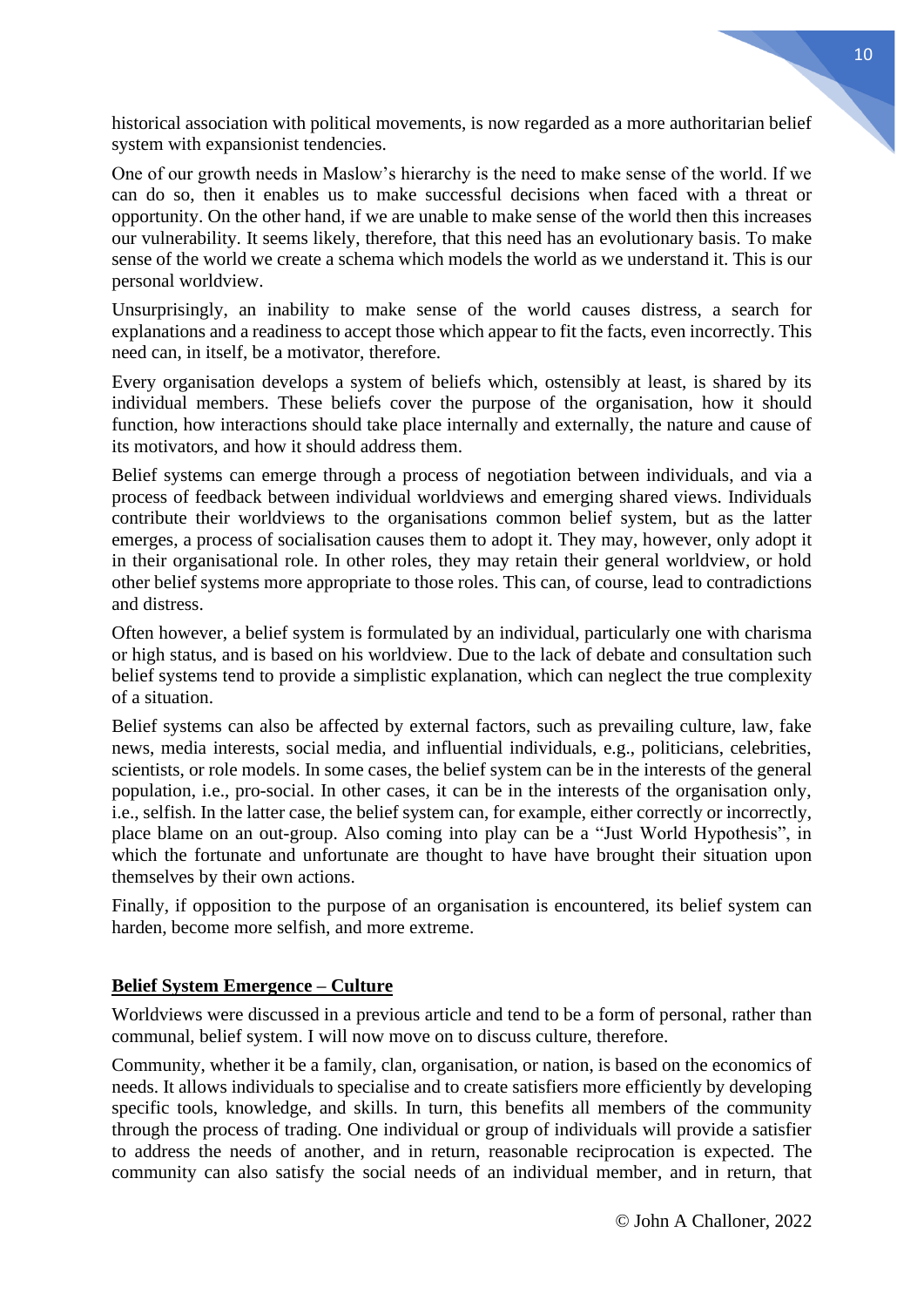member is expected to contribute to the group. Community relies on the reciprocal satisfaction of one another's needs and this reciprocation relies on trading in the social sense and not necessarily the commercial sense.

The majority but not all of us have an inherited predisposition to create and abide by the cultures which bind us together into co-operative groups. A culture comprises: norms or acceptable forms of behaviour; values or things held good by the community; beliefs or those things that the community holds true; and symbols, i.e., modes of dress, logos, rituals, and other physical things with a shared meaning which identify individuals as being members the community.

Norms and values are developed to ensure that satisfiers and resources are equitably traded and do, of course, include morality and ethics. They can be described as good or bad. For example, it is usually held bad simply to take or steal from others. Thus, what we sometimes refer to as the ethics and morals of a community do not have a religious source, but rather a practical secular one.

The norms, values, beliefs, and symbols of a community are initially of a pragmatic nature and are enforced through the process of socialisation. That is, members are rewarded for correct behaviour and receive disapproval for incorrect behaviour. However, with time, these norms may become formally established as laws.

The detail of a culture is not genetically inherited. The diversity of cultures across the world and the manner in which they can rapidly change from generation to generation suggest that cultures, and hence our morals and ethics, are acquired, respond to circumstances and are passed on via social learning. As Richard Dawkins has pointed out, for a culture to be hereditary and change at the rate at which it does, it would be necessary for those who participate in it to breed far more rapidly and successfully than those who do not. This is clearly not the case. However, cultures do form memes, and there is a degree of competition for acceptance between them. This is more so in a global economy where contact between different cultures is greater than it has ever been.

In response to globalisation of the economy, culture in the West is currently moving from a more national/tribal one to a more global one. Many see the global economy as group cooperation on a grand scale, and as bringing great benefits to humanity. We are learning that it requires a more tolerant and inclusive attitude to enable us to co-operate successfully at that scale. However, this change is not without resistance from ideological and other interest groups concerned that they may lose what they currently hold. Difficulties have also been caused by the transfer of consumerism to nations without the infrastructure to support it.

Humanity also faces great risks at the global scale and the move from national/tribal to global morals and ethics needs to be encouraged so that we can better co-operate in tackling these risks.

The political scientist, Ronald Inglehart, using the extensive research of the World Values Survey, identified two key independent dimensions in national culture. These are:

1. **Traditional vs. Secular-rational values**. The World Values Survey describes these values as follows. "Traditional values emphasize the importance of religion, parentchild ties, deference to authority and traditional family values. People who embrace these values also reject divorce, abortion, euthanasia and suicide. These societies have high levels of national pride and a nationalistic outlook.". On the other hand, "Secularrational values have the opposite preferences to the traditional values. These societies place less emphasis on religion, traditional family values and authority. Divorce,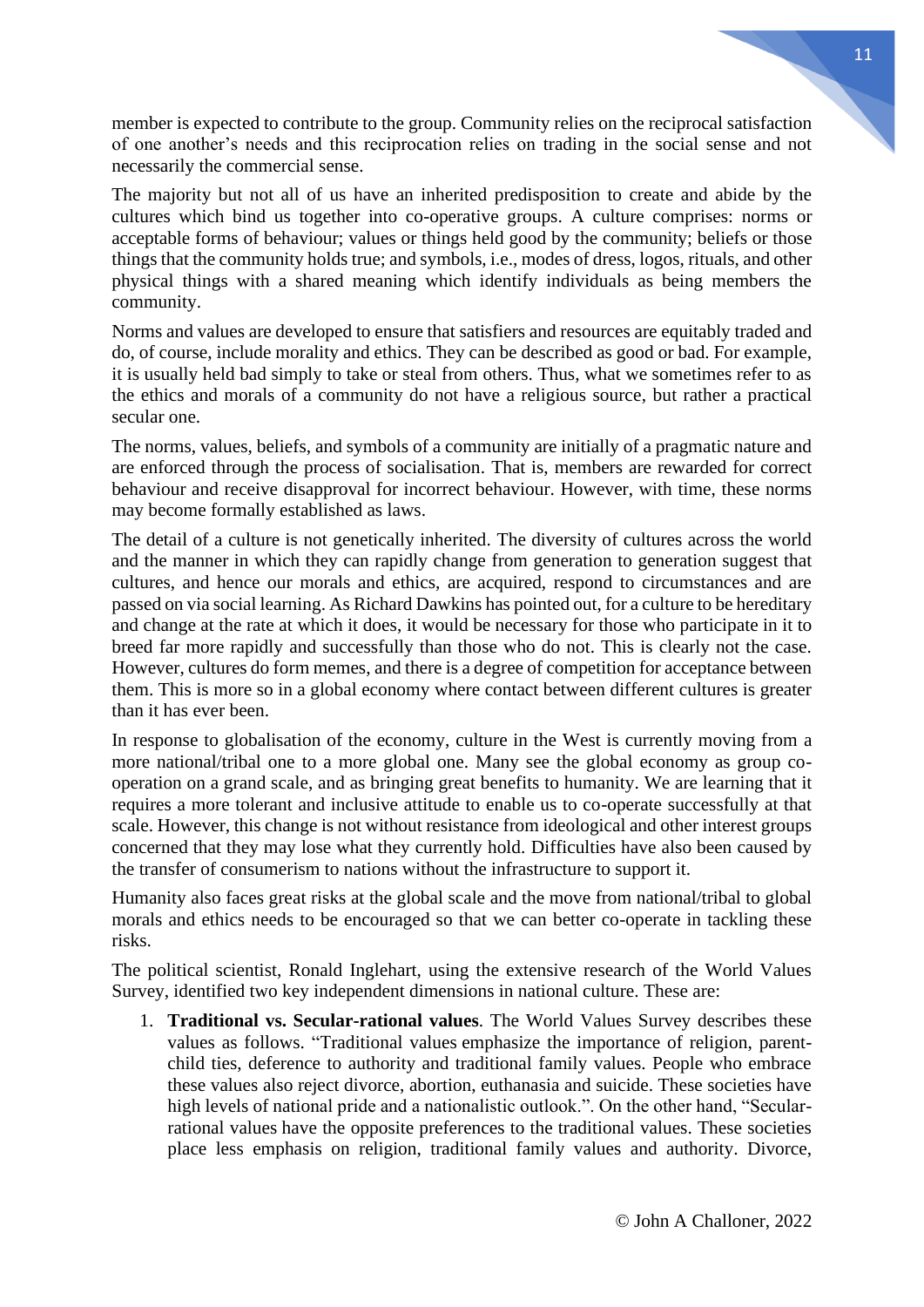abortion, euthanasia and suicide are seen as relatively acceptable. (Suicide is not necessarily more common.)"

2. **Survival vs. Self Expression Values.** Again, these are described by the World Values Survey as follows. "Survival values place emphasis on economic and physical security. It is linked with a relatively ethnocentric outlook and low levels of trust and tolerance.". On the other hand, "Self-expression values give high priority to environmental protection, growing tolerance of foreigners, gays and lesbians and gender equality, and rising demands for participation in decision-making in economic and political life."

It is argued that a national culture can be measured by assessing where it sits between the two extremes on the two dimensions. More details, including a fascinating map of where each<br>nation currently sits on these two dimensions can be found at nation currently sits on these two dimensions can be found at [https://www.worldvaluessurvey.org/wvs.jsp.](https://www.worldvaluessurvey.org/wvs.jsp)

# **Belief System Emergence– Ideology**

Ideology is a significant form of belief system. The term was first coined by the French philosopher Antoine Destutt de Tracy, in 1796, during the French Revolution. In response to the chaos it brought about, he originally used the term to describe a science of ideas. However, with time, it has come to mean the following, as described in the Encyclopaedia Britannica:

- 1. an explanatory theory, of a more or less comprehensive kind, about human experience and the external world;
- 2. a program, in generalized and abstract terms, of social and political organization;
- 3. entailing a struggle for the realization of this program;
- 4. seeking not merely to persuade, but to recruit loyal adherents, demanding what is sometimes called commitment;
- 5. addressing a wide public, but tending to confer some special role of leadership on intellectuals.

An ideology is a form of culture, and so, unites people into a group via its values, norms, beliefs, and symbols. Ideologies can be political, economic, business, social, or religious. The former four lay claim, correctly or incorrectly, to being rational and worldly, whilst the latter includes a significant element of superstition. An ideology can also be regarded as a collection of information, in the same way as a schema, paradigm or meme. Thus, it comprises, information which may be objectively true or false, information which satisfies the needs of an individual or group, and rationales which make it a consistent body of information.

Individuals will follow an ideology for the following reasons.

- 1. It may provide a pre-established explanation of the world in which we live and, thus, satisfy our need for understanding.
- 2. It is much easier to adopt and understand a convincing ideology than it is to develop one's own world view.
- 3. It may be expounded by a role model.
- 4. Its acceptance may be necessary to satisfy the social need of belonging to a group.

Unsurprisingly, people accept ideologies which appear to explain their condition and to be capable of providing satisfiers for their needs. Ideologies can also act as cognitive satisfiers by providing beliefs which are consistent with particular inherited predispositions and/or personality traits. Thus, people with a shared predisposition or personality trait, or people with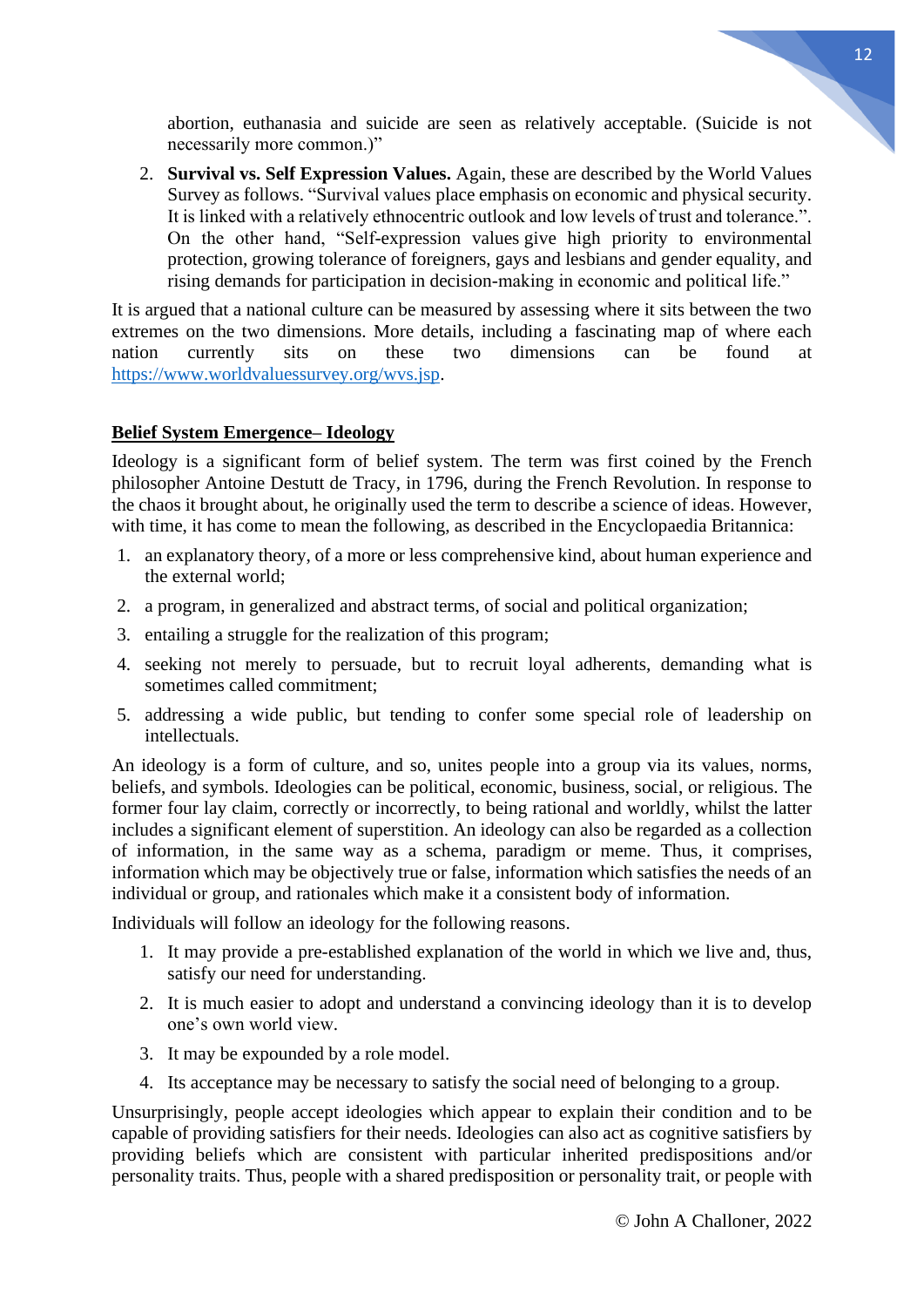a particular unsatisfied need, will often join an organisation that supports and promotes an ideology. This can result in a feedback process: the ideology attracts particular individuals who then modify, reinforce, support and promote it. Ideologies are not necessarily "bad" and in many cases they can be socially positive. However, this feedback process can lead to some extreme ideologies which diverge substantially from natural morality and ethics.

Ideologies usually offer overly simplistic explanations. Furthermore, they can be dogmatic rather than realistic, unwilling to accept criticism, and resistant to change. They can be unwilling to accept views which challenge their dogma and make attempts to undermine them.

Everyone holds an ideology to some extent. Problems only arise when it is held strongly, and there is an unwillingness to change one's view in the face of reality. The advantage of not holding an ideology strongly is that this frees the mind to alter one's schemata so that they are consistent with the world that we actually observe. In this way, less effort is needed to psychologically manage any inconsistencies, resulting in greater mental wellbeing. More cognitive effort is, of course, needed to work out our own worldview, but this has the advantage of developing our cognitive skills and creativity.

### **Hierarchy Emergence - Introduction**

A person's social status in an organisation, from a club to a nation, is a measure of their attributes of leadership and power. Social status takes the form of a pyramidical hierarchy. Each level in the hierarchy is known as a stratum. Those in a higher stratum are normally fewer in number and have greater social status than those in a lower stratum. Such hierarchies are ubiquitous. Even organisations whose stated aims are socialist and progressive have hierarchies within them. The perception of relative status is important in determining how people interact with one another. Those of higher status will trade delegated status for the support of those of lower status, and vice versa. However, they will often compete with those of similar status.

An understanding of how status hierarchies arise can be gained by considering very small groups of individuals. In a group of just two people, the attributes of leadership and power in both are often similar. This leads to an equitable balance in social status. It is only where the attributes of one are greater than those of the other that differences emerge. For example, if person A clearly has more knowledge of how to tackle a situation than person B, then, in their mutual interest, B may defer to A. Similarly, if person B is more dominant through reasons of personality, physical strength, economic power, etc., then person A, in his own interest, may defer to B.

However, in a group of three, a hierarchy is almost inevitable. If person A clearly has greater attributes of leadership and power than B & C combined, then they will usually defer to him. However, if the attributes of A & C are roughly equal but greater than those of B, then there will be competition between A & C. Person B may acknowledge the higher status of both, but to avoid lowest status, may support whoever offers him greatest benefit in return, e.g., A. The attributes of an alliance of two are usually greater than those of one alone. The result is, therefore, that A gains highest status, followed by his supporter B, and C has lowest status. As a rule, the hierarchy ABC will offer greater benefit to every member than would be the case if each operated in isolation, and so, it may be accepted.

Another strategy for B is to remain neutral and encourage competition between A & C. B can then either wait for one of the others to negotiate with him, or alternatively, approach the person least confident of winning the competition.

Even at this very small scale, it is not necessarily the most competent leader who achieves highest status. Much depends on how highly the group members value competent leadership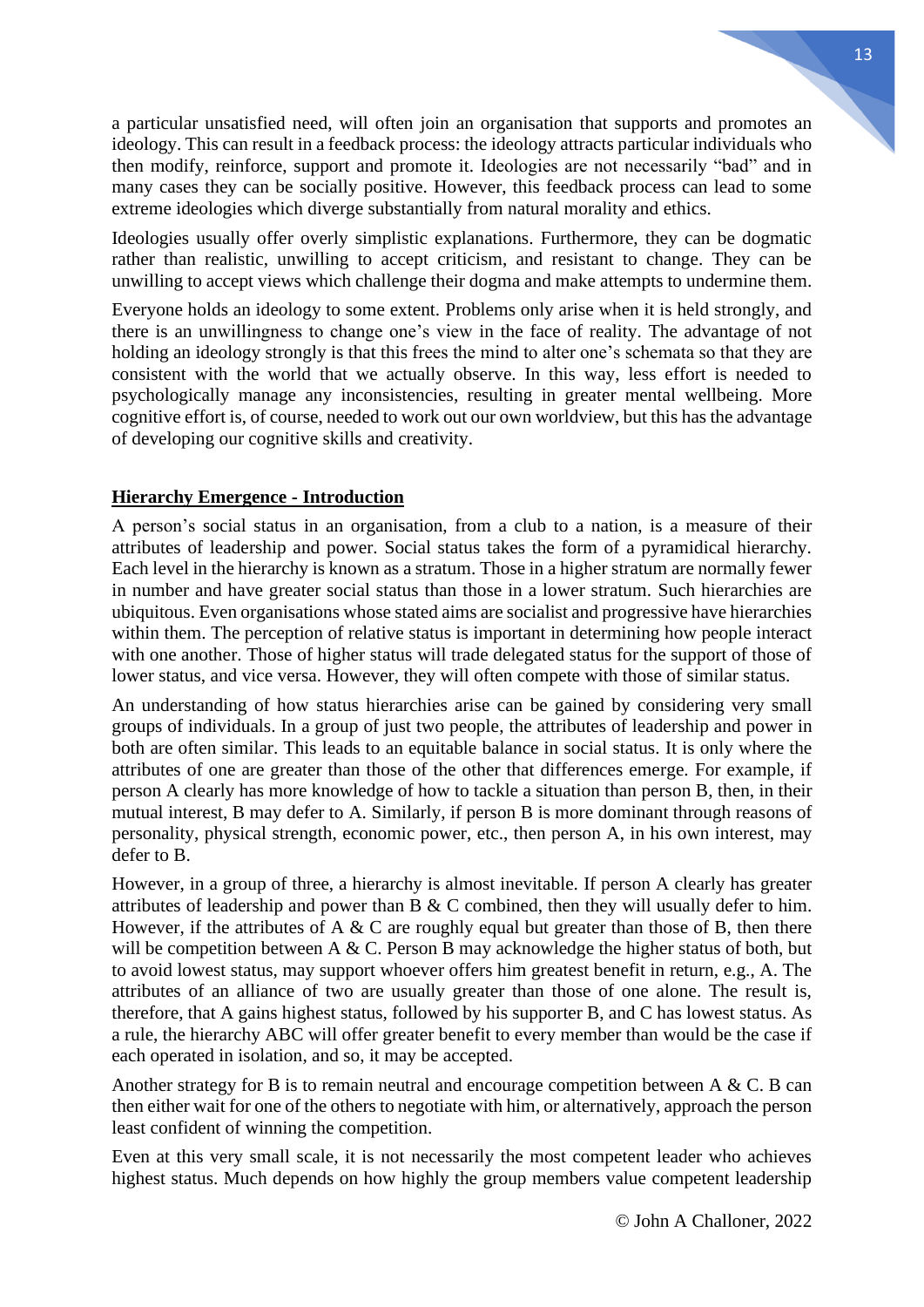over personal interest. Unfortunately, it is also the case that power tends to trump leadership. A social hierarchy can, therefore, often be based on the former rather than the latter.

Although the interactions described above are between two or three individuals, they take place on a day-to-day basis between members of much larger organisations, the organisations themselves, and sub-organisations within them. Ultimately, a highest status individual, whose motives may or may not be the same as those of the organisation, either emerges from it or joins it.

However, hierarchies in very small groups can be dynamic, whilst those in larger groups are more entrenched. Small organisations tend to be informal, and influenced by the character of particular individuals. Thus, when individuals or circumstances change, then so too does the nature of the hierarchy. However, as hierarchies become larger and more complex, they increasingly need a formal structure, with titles and reporting lines. These enable people to better understand their roles and co-operate. In formal hierarchies, roles and reporting lines are independent of individuals, who may change from time to time.

### **Why We Follow a Leader**

Much has been written about leadership, particularly concerning what constitutes a "good" or "effective" leader. However, the topic of why people follow a leader has been relatively neglected. For historical reasons, in the West, there are strong positive connotations associated with being a leader and negative connotations with being a follower. This was brought about by a historical tendency for the powerful, e.g., royalty, the church, the Nazi party, etc., to seize control, and for people who dared to challenge them to suffer. High status individuals have also received, and in many cases continue to receive, a disproportionate reward from society, in the form of prestige and wealth. There is now such a strong cultural assumption that followers are passive subordinates, and less competent than leaders, that many of us are not even aware that it exists. I hope to dispel this assumption because it does not serve us well.

The systems theory explanation for why we follow a leader is as follows. Human organisations are self-maintaining adaptive systems, and subject therefore to the principle of requisite hierarchy. In essence, leaders are a command sub-system that maintains group cohesion and purpose, and that enables us to adapt to a changing environment.

The evolutionary explanation for why we follow a leader is as follows. Tribes which have greater co-ordination, co-operation, and innovative thinking have a greater chance of surviving and prospering than those without these characteristics. The former requires a social structure in the form of leaders and followers. However, human beings are less hierarchical than other primates and tend to shy away from authoritarian leadership. Rather, in a successful tribe, one person with skills, e.g., hunting, or emotional intelligence, that are relevant to the problem to be solved, chooses to lead and the others to follow. This, of course suggests that both leaders and followers have a role in determining what the hierarchy should be. It also suggests that the hierarchy should alter according to circumstances, if the tribe is to be successful. In general systems theory this is known as redundancy of potential command. Providing the interests of both the leader and the followers are aligned, which unfortunately is not always the case, leadership is a process of mutual influence in which leaders and followers work together towards a common goal.

The psychological explanation is as follows. The leader/follower relationship is one of trade and depends on the pressing needs of the two individuals concerned. A follower may follow a leader who provides for his existence, connectedness, or growth needs as a part of the trade. A leader can, for example, offer certainty, which is a growth need. On the other hand, a leader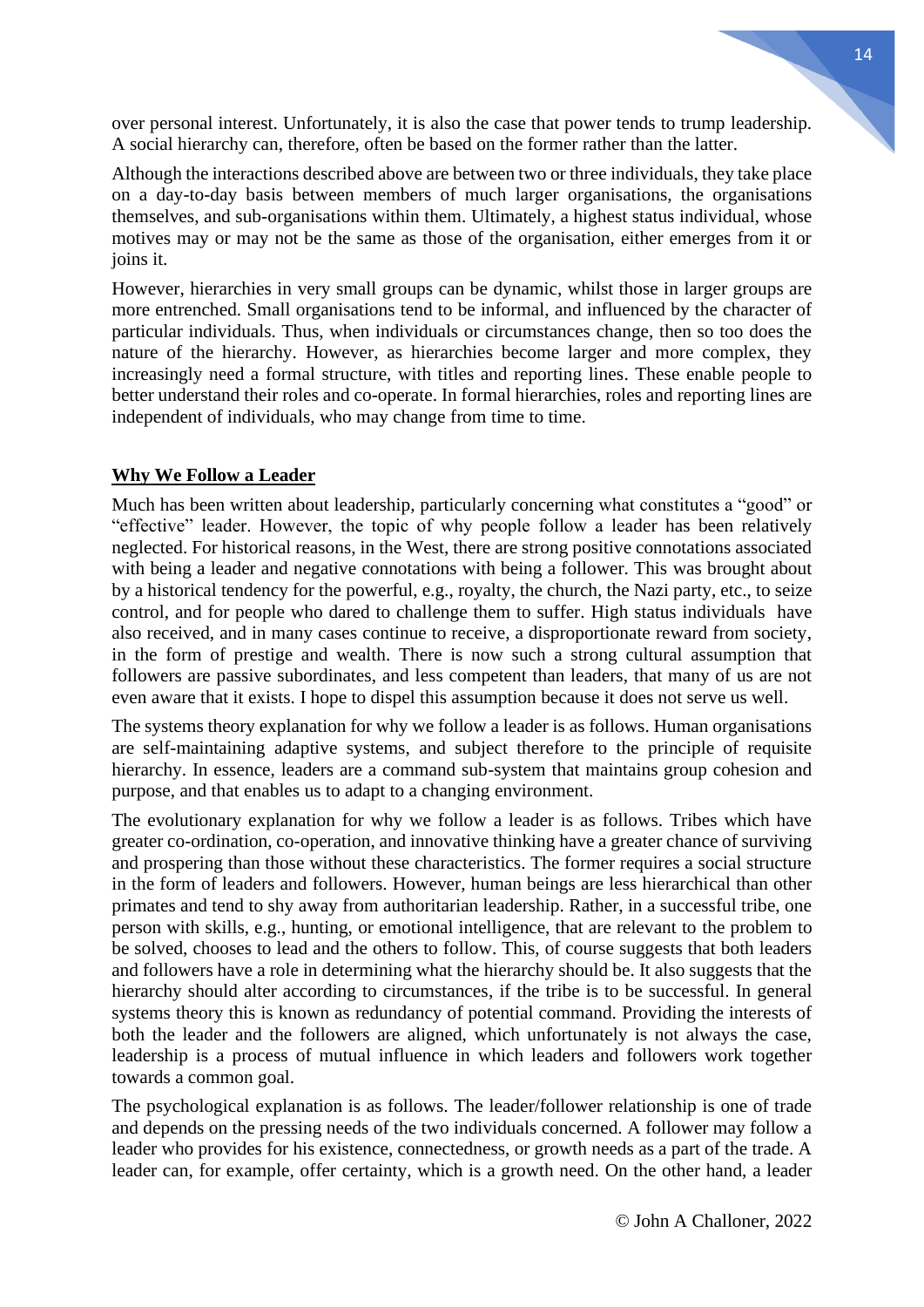may lack the resources to achieve a particular goal on his own and, thus, may need the support of followers.

In a non-authoritarian regime, there are three types of follower: passive, active, and nonfollower. These are not necessarily personality types. People can move from one to another depending on the style of leadership required. Passive followers are content to be obedient; non-followers avoid involvement; but active followers make a constructive contribution to the leadership process. If necessary, the latter can challenge decisions, and work with the leader to devise more effective or appropriate courses of action. Thus, there are feedback loops in which leaders influence followers who, in turn, influence leaders. These loops can be negative, causing behaviours to be extinguished, or positive, causing them to be amplified.

Many people can switch role from follower to leader, and vice versa, but unfortunately, historical beliefs still hamper this. In the past Western culture has favoured established hierarchies and reward structures. However, society is now so complex that a single individual is incapable of leading in all circumstances. It can be argued that in the modern world, followers are beginning, once more, to select their leaders. Certainly, this is true in democratic politics. However, it is less the case in business.

There are two main ways in which we assess a leader or potential leader:

- 1. System-1 is an automatic system that operates quickly, with little or no effort, and in which emotion, beliefs, and past experience have a part to play. This system is informal and leaders tend to emerge naturally. Unfortunately, when selecting or continuing to follow a leader, we tend to attribute outcomes to the leader rather than to complex processes.
- 2. System-2 is a more formal reasoned response and requires the time, attention, focus, and effort needed for complex mental activities, e.g., calculations.

The relationship between a leader and a follower is, also, of two types:

- 1. distant, such as that between a politician and the electorate, and
- 2. close, such as that between a manager and a worker.

The decision whether to follow a close leader is usually a system-2 inference and based on associating the leader's behaviour and decisions with results. However, the decision on whether to follow a distant leader is a system-1 inference. Distant leaders tend to articulate ideals and visions and to use "symbolism, mysticism, imaging and fantasy". Distant followers have little knowledge of his or her actual character and performance and relatively few clues as to what it may be. Followers may, for example, be impressed by the leader's rhetoric or public life story.

In the case of a distant relationship, the type of leader that a follower selects depends on the following.

- 1. When people face an existential threat, e.g., war or terrorism, the need for safety comes to the fore. Followers will favour a leader perceived as strong, wise, and competent, i.e., an authoritarian, protective, and often right-wing figure. This tendency is cross-cultural. It is thought to originate from our long childhood, during which most of us relied on our parents for safety.
- 2. In circumstances where a non-existential threat is perceived, but the cause is complex and difficult to identify, people from all cultures will become stressed by the situation. They will follow a leader, particularly a charismatic one, who is able to provide an easily understood explanation. Often this explanation is overly simple and incorrect, but it is the need for certainty and the reduction in distress that the follower is seeking. In recent years, such leaders have been described as "populist".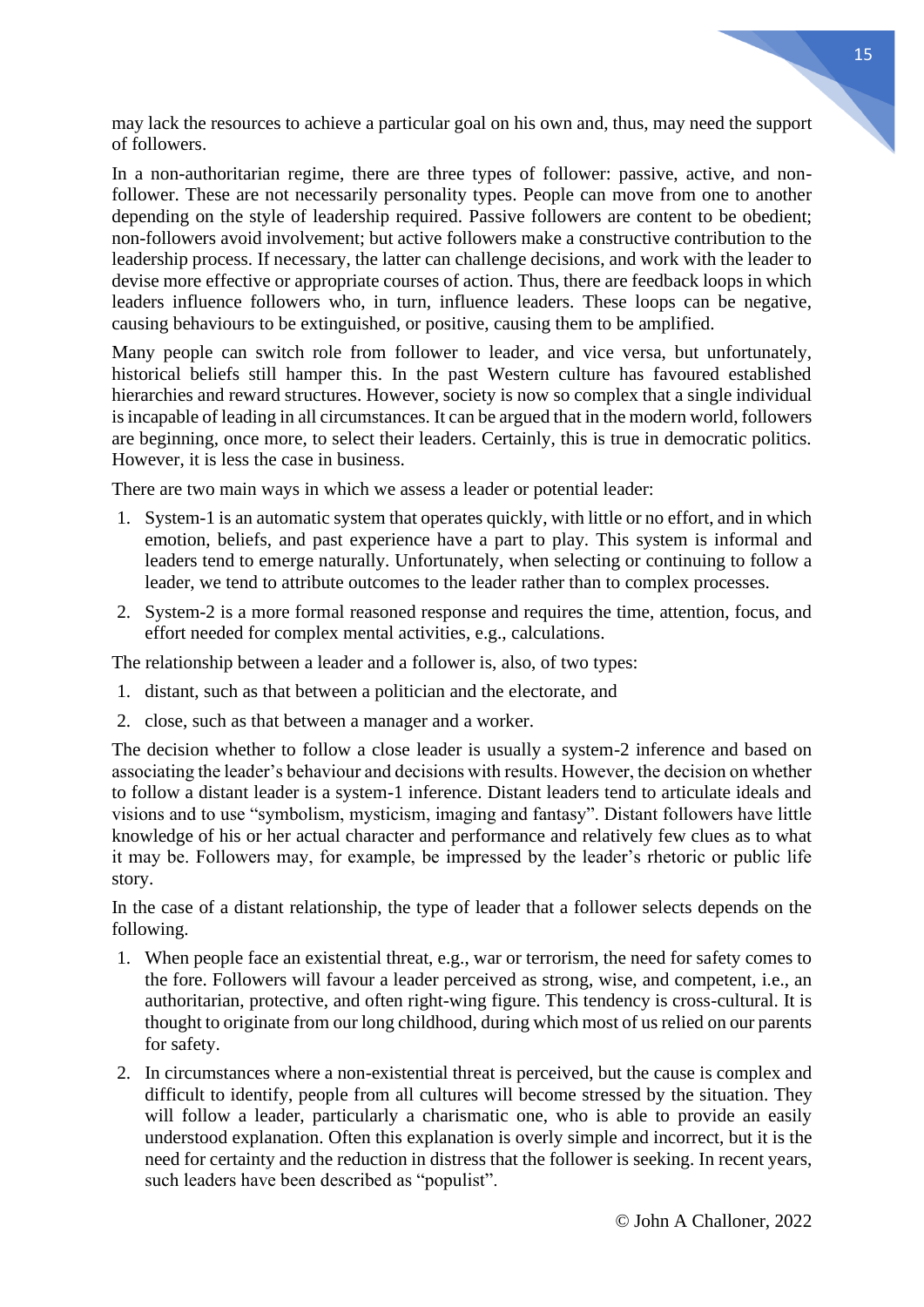3. Finally, during a period of stability, the need for identity and belonging comes to the fore. Followers will seek a leader who gives meaning to their social identity by acting as a symbol of their culture. Unlike the above, this is a culture specific response, and the characteristics of the chosen leader will differ from one culture to the next.

Clearly, from the above, it is possible for individuals to pursue personal objectives by presenting themselves as a leader of the type that followers seek. Particularly in the case of distant leaders, there is little evidence to confirm that the leader's objectives are truly aligned with those of the follower, and they may, in fact, be personal but disguised. Improving followers' skills in choosing leaders, and limiting their willingness to follow, would therefore improve the quality of leadership everywhere, but especially in the political, social, and ideological realms.

## **Power**

Leadership and power are two different aspects of social status, and there is a constant interplay between them. Leadership maintains group cohesion and purpose and enables us to adapt in a changing environment. Power, on the other hand, is the ability to direct the resources of subordinates to some purpose.

Many people actively seek social status which, as well as holding leadership obligations, also conveys power. The reasons are diverse and vary from individual to individual. For example, it might be a consequence of lacking a feeling of safety, the influence of upbringing, or the influence of a role model. However, the principal motivators are thought to be:

- 1) A desire to be in control of one's own affairs and freedom from social demands. Power enables one to enjoy the benefits of a co-operative society without the associated effort of negotiating and compromising with large numbers of other people. Rather, it is easier to negotiate with just a few in a hierarchy. Those who seek power for this reason can often be identified by their retiring nature, e.g., living in homes surrounded by security fencing and avoiding the media.
- 2) A desire for control over the affairs of others as a means of obtaining positive regard. Such seekers of power have a tendency towards narcissism and publicity seeking. They enjoy their status and having others look up to them.
- 3) The pursuit of resources. Where people believe that they have insufficient resources to satisfy, and sustain the satisfaction of, their personal needs, they will attempt to control the resources of others: i.e., their time, physical effort, mental effort, and property. We seek to satisfy our needs as efficiently as possible. From a personal perspective it is more efficient to do so using the resources of others, rather than our own. Although communities rely on reciprocal trading for the equitable satisfaction of their members' needs, some members will use strategies to tilt the balance of reciprocation in their favour. They will, therefore, benefit inequitably from the resources of the group.

The drive to acquire social status is a natural part of the human psyche and the consequence of millions of years of evolution. In the past, it has enabled us to survive and prosper. It is a part of human nature. Without it we would be less than human and we certainly lack the skills to design a better psyche. However, one component of social status, the drive to acquire power, now poses a threat to the future of humanity. The answer, however, is not to attempt to remove it by technical or psychological means. Nor is the answer the replacement of one ideology by another. Nor is it the replacement of particular individuals or groups by others, e.g., men by women, or the elite by the working class. This is because we all seek power to a greater or lesser degree. Rather the answer is to put in place social controls and attitudes which will ensure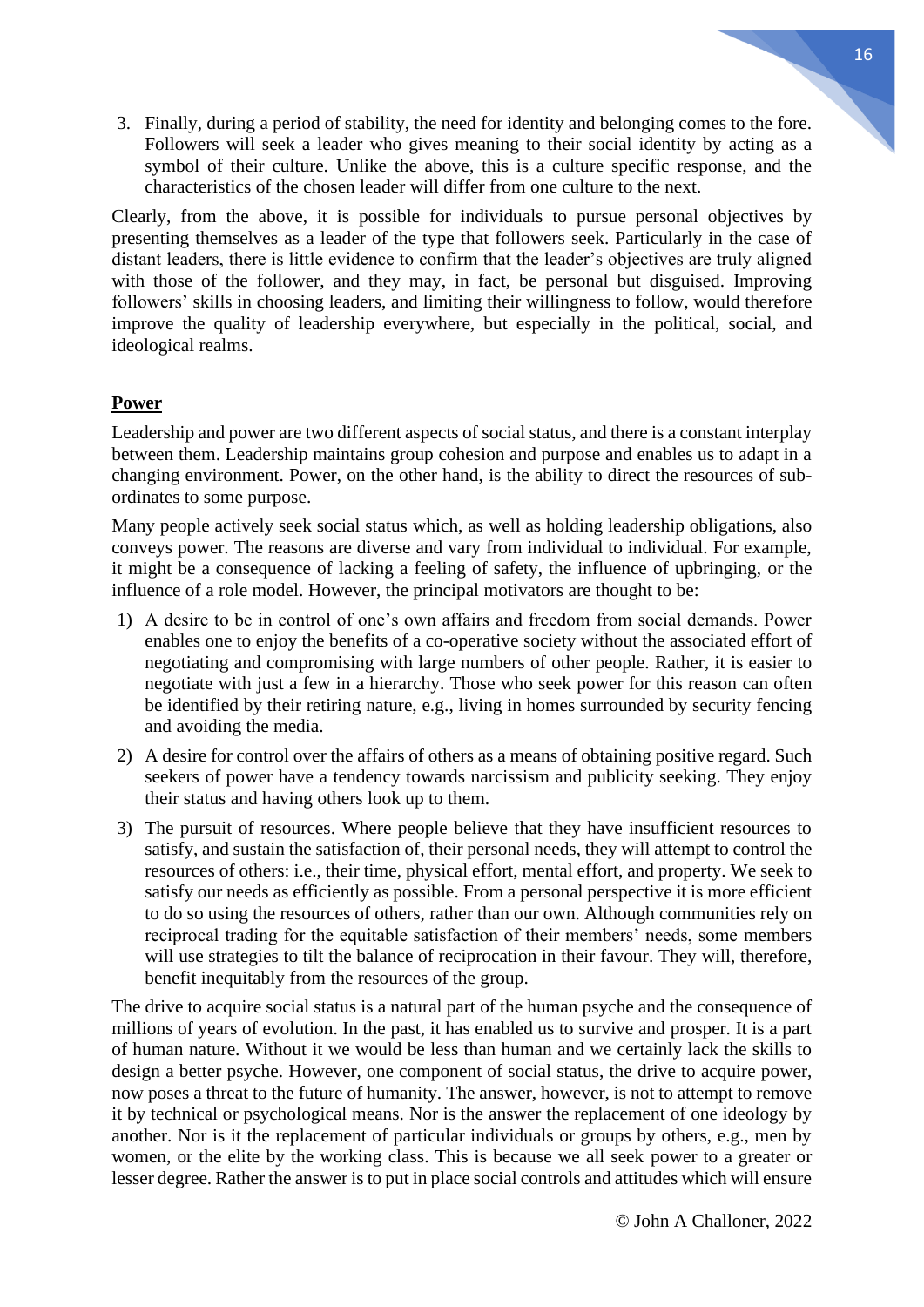that power does not eclipse the other aspect of social status, leadership. In this way requisite hierarchy can be made to benefit all of humanity and life on earth.

### **Trading Status for Support and Vice Versa**

In any organisation people advance their position by trading status for support. The process typically involves a higher status, or senior, individual identifying lower status, or junior, individuals who are likely to support their aspirations, whatever those aspirations may be. Many lower status individuals, in turn, signal their willingness to participate in such a process. They may for example, offer vocal support at meetings, act out the culture of their seniors, and so on. If a successful partnership appears to be possible, then the senior will delegate some of his or her status to the junior in return for their support. Thus, promotions within a hierarchy often have more to do with "politics" than aptitude.

Social exchange theory holds that the negotiation is based on a risk/cost/benefit analysis for both parties, as described in a previous article. A relationship will be successful if it provides a net benefit for both parties, but will fail if it provides a net disbenefit for one or the other. The former can even apply when the junior partner is coerced, if the disbenefit of the punishment exceeds that of compliance. The relationship is not based solely on the ability of the senior partner to provide something that the junior partner desires, therefore. Rather it is an aggregate of the rewards and punishments that the former can dispense. The same is true of the junior partner, of course, but the options to mete out disbenefits to a senior are often much reduced and, unless done covertly, may prompt reciprocal action.

This form of trading is so commonplace in human society that it is often carried out unconsciously.

Other forms of trading can take place within an organisation, of course, e.g., bribery, corruption, sexual services, etc. Fortunately, however, some forms of social interaction can be tempered by social norms, i.e., what forms of interaction are acceptable and what are not.

In a stratified organisation, the greater the support an individual can provide to the higher strata, the greater the delegated status they receive in return. The higher an individual is in the hierarchy, the more resources they control, the greater the support they can provide and the greater their ability to trade. Conversely, the higher they are in the hierarchy, the greater the threat they can pose, and the greater the adverse reaction if they do so. Thus, they will be more cautious not to upset the status quo.

Trading tends to take place between people in adjacent strata. Those in the stratum immediately below are the most familiar individuals and have the greatest support to offer to those in the stratum above. Those in the lowest strata tend to be of least consequence to those in the highest, and opportunities for trading between these strata are fewer, therefore.

In practice, a balance is often negotiated between the strata. This results in the lower strata being sufficiently satisfied to support the organisation, even though they are denied its full potential benefits. Conversely, the upper strata are denied the full potential benefit that they might otherwise take, in return for a stability which ensures that their benefits are sustained. Thus, degrees of egalitarianism and stratification within organisations can vary.

### **The Acquisition of Status**

Those who rise to the top of an organisation are not necessarily those whose skills are associated with its intended function. Rather, they can be those whose skill is the acquisition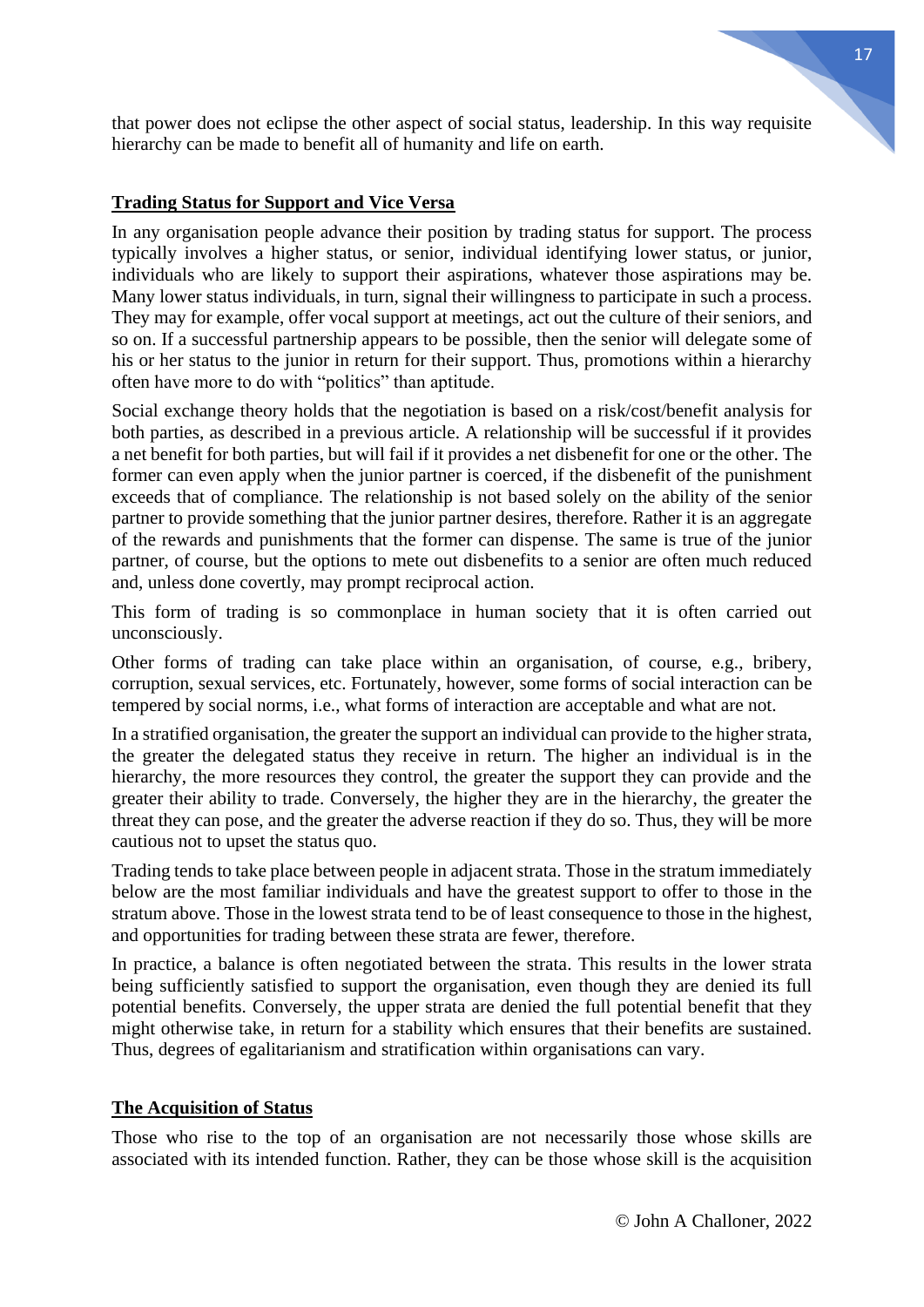of status. People who achieve high social status often show some or all of the following characteristics.

Ambition. As well as carrying out a community function, organisations also satisfy the needs of their members. For example, normal employment provides a salary, social interaction, etc. In a voluntary organisation, it provides for more social and psychological needs. To be ambitious one must have a pressing need to satisfy. The more pressing the need, the more vigorously we will pursue its satisfaction, and thus, the more likely we are to succeed.

**Negotiating skills.** To acquire status, one must trade support for it. Some are more skilled in this than others. We may, for example, have learned these skills during our upbringing or from a role model. Imbalances in trading skills will eventually lead to a situation in which those with greater skills have greater status than others.

**Skill in Selecting an Existing Hierarchy to Climb.** A point worth noting is that it is far easier to climb an existing hierarchy than to create a new one with oneself at the pinnacle. The latter requires genuine leadership skills and much effort. This is not a universal rule, of course. There are, for example, politicians, press magnates, businessmen, and celebrities who have achieved high status with the help of a silver spoon from their parents.

**Displays of Status.** Clearly, those who aspire to higher social status must be seen to have something to trade with potential supporters. They must, therefore, overtly display the attributes of leadership and/or power. Irrespective of the role that they fill, the more successful they are in this, the more support they will receive. Conversely, those of lower status must display a willingness and ability to provide support.

Status is displayed through symbols, e.g., material goods such as clothing, cars, houses, etc. They are also displayed through communication, e.g., "name dropping". A common strategy for acquiring social status, leadership and power is therefore the false display of such symbols and communications. People will create an impression of status by creating an impression of power or influence. Potential supporters will respond accordingly and, thus, status comes to those who appear to have it.

Within a very large hierarchy such as a nation, the various strata may be so large that they form their own distinct culture, for example the social classes in the UK. Displaying the values, norms, symbols, and beliefs of a higher status culture are often necessary to enhance one's social status. Again, this can be learnt through upbringing or the emulation of a role model. However, it is more difficult to do so if one has been raised in a lower stratum of society. This reinforces the strata in a hierarchy, making movement between them more difficult.

**Displays of Competence.** Leadership skills will attract followers, thus enhancing social status. However, such skills also need to be overtly displayed or convincingly faked.

**Displays of Altruism.** People who aspire to climb a hierarchy can be altruistic only to the extent required for others to support them. A common strategy among those who would lead is to give the impression that it is the needs of the group which are valued most highly whilst, in reality, it may be personal needs. However, the individual will take care that this is not recognised by the group until his or her status is established.

**Emulation of Role Models**. To attract followers, members of the higher strata will display the trappings of their status to those in the lower ones. In many cases they will become a role model to those in the lower strata. Note that people learn both leadership skills and the use of power from role models. There are formal leadership courses but none for managing power.

**Cultural Adaptation.** If a higher status individual is seen to be behaving in a way contrary to the conscience or self-concept of a lower status one, then the latter may conclude that there is